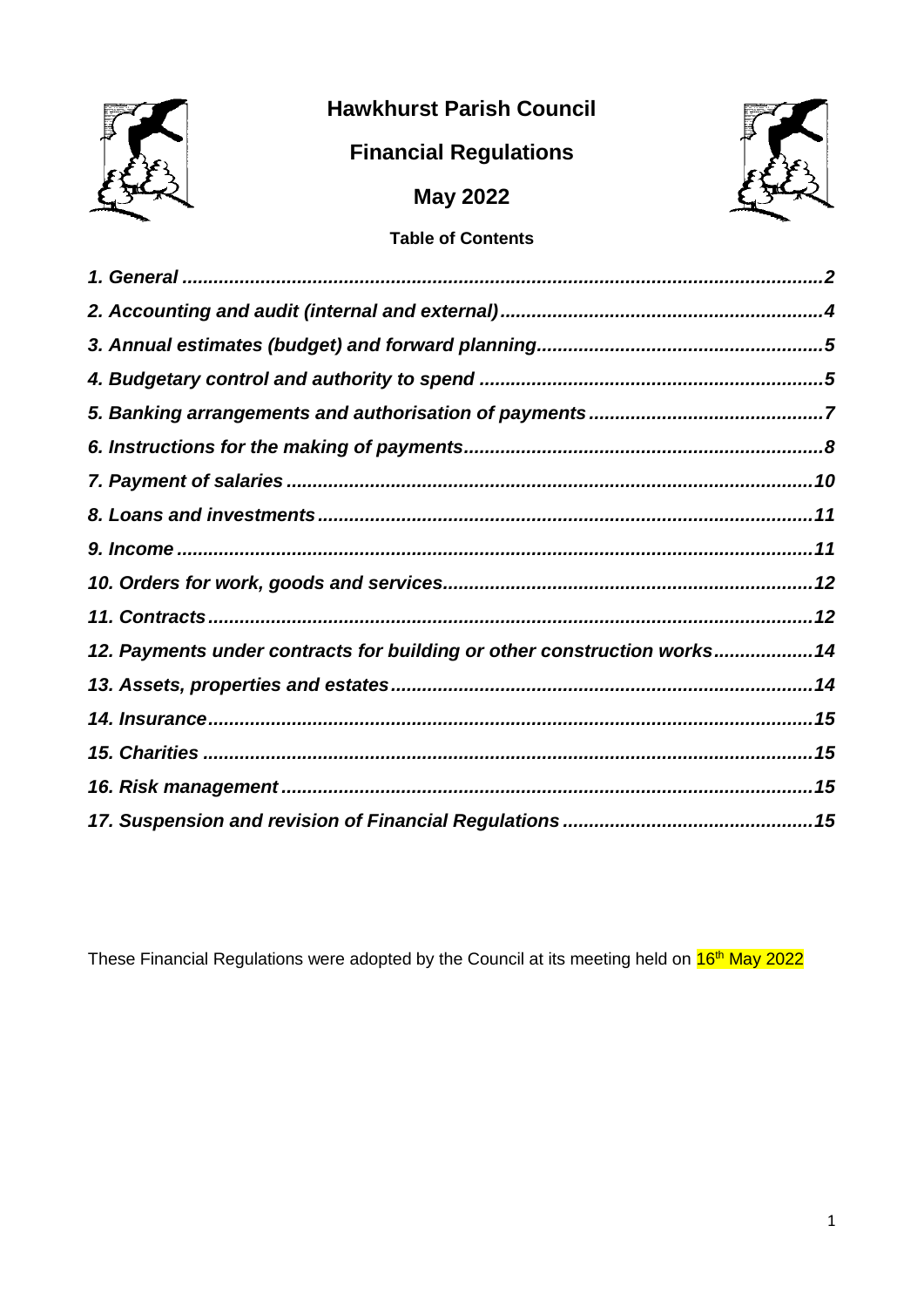### <span id="page-1-0"></span>**1. General**

1.1. These financial regulations govern the conduct of financial management by the Council and may only be amended or varied by resolution of the Council. Financial regulations are one of the Council's three governing policy documents providing procedural guidance for members and officers. Financial regulations must be observed in conjunction with the Council's standing orders and any individual financial regulations relating to contracts.

1.2. The Council is responsible in law for ensuring that its financial management is adequate and effective and that the Council has a sound system of internal control which facilitates the effective exercise of the Council's functions, including arrangements for the management of risk.

1.3. The Council's accounting control systems must include measures:

- for the timely production of accounts;
- that provide for the safe and efficient safeguarding of public money;
- to prevent and detect inaccuracy and fraud; and,
- identifying the duties of officers.

1.4. These financial regulations demonstrate how the Council meets these responsibilities and requirements.

1.5. At least once a year, prior to approving the Annual Governance Statement, the Council must review the effectiveness of its system of internal control which shall be in accordance with proper practices.

1.6. Deliberate or wilful breach of these Regulations by an employee may give rise to disciplinary proceedings.

1.7. Members of Council are expected to follow the instructions within these Regulations and not to entice employees to breach them. Failure to follow instructions within these Regulations brings the office of councillor into disrepute.

1.8. The Responsible Financial Officer (RFO) holds a statutory office to be appointed by the Council.

1.9. The RFO:

- acts under the policy direction of the Council;
- administers the Council's financial affairs in accordance with all Acts, Regulations and proper practices;
- determines on behalf of the Council its accounting records and accounting control systems;
- ensures the accounting control systems are observed;
- maintains the accounting records of the Council up to date in accordance with proper practices;
- assists the Council to secure economy, efficiency and effectiveness in the use of its resources; and,
- produces financial management information as required by the Council.

1.10. The accounting records determined by the RFO shall be sufficient to show and explain the Council's transactions and to enable the RFO to ensure that any income and expenditure account and statement of balances, or record of receipts and payments and additional information, as the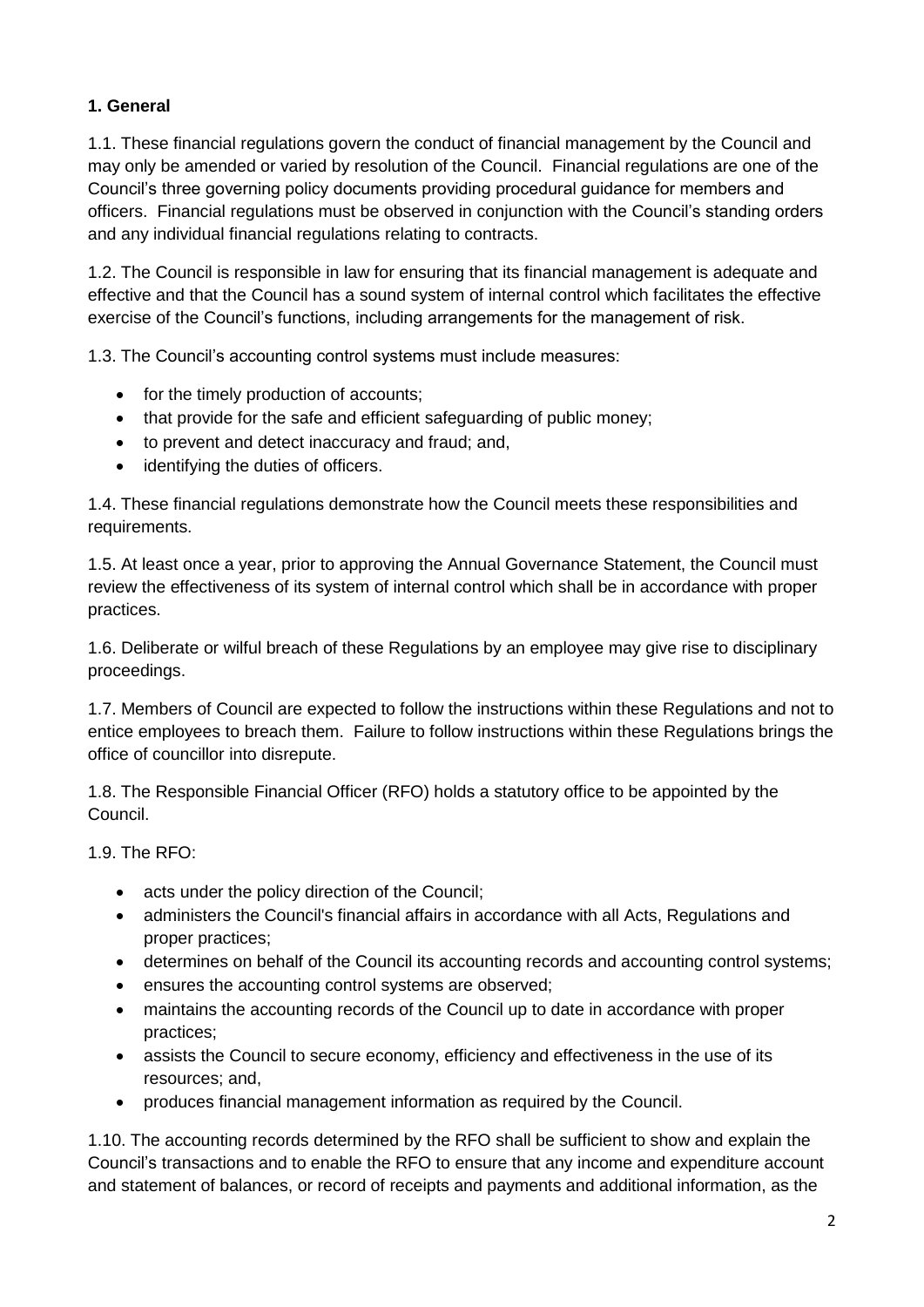case may be, or management information prepared for the Council from time to time comply with the Accounts and Audit Regulations.

1.11. The accounting records determined by the RFO shall in particular contain:

- entries from day to day of all sums of money received and expended by the Council and the matters to which the income and expenditure or receipts and payments account relate;
- a record of the assets and liabilities of the Council: and,
- wherever relevant, a record of the Council's income and expenditure in relation to claims made, or to be made, for any contribution, grant or subsidy.

1.12. The accounting control systems determined by the RFO shall include:

- procedures to ensure that the financial transactions of the Council are recorded as soon as reasonably practicable and as accurately and reasonably as possible;
- procedures to enable the prevention and detection of inaccuracies and fraud and the ability to reconstruct any lost records;
- identification of the duties of officers dealing with financial transactions and division of responsibilities of those officers in relation to significant transactions;
- procedures to ensure that uncollectable amounts, including any bad debts are not submitted to the Council for approval to be written off except with the approval of the RFO and that the approvals are shown in the accounting records; and,
- measures to ensure that risk is properly managed.

1.13. The Council is not empowered by these Regulations or otherwise to delegate certain specified decisions. In particular, any decision regarding:

- setting the final budget or the precept (council tax requirement);
- approving accounting statements;
- approving an annual governance statement;
- borrowing;
- writing off bad debts;
- declaring eligibility for the General Power of Competence; and,
- addressing recommendations in any report from the internal or external auditors, shall be a matter for the Full Council only.

1.14. In addition, the Council must:

- determine and keep under regular review the bank mandate for all Council bank accounts;
- approve any grant or a single commitment in excess of £5,000; and,
- in respect of the annual salary for any employee have regard to recommendations about annual salaries of employees made by the relevant committee in accordance with its terms of reference.

1.15. In these financial regulations, references to the Accounts and Audit Regulations or 'the regulations' shall mean the regulations issued under the provisions of section 27 of the Audit Commission Act 1998, or any superseding legislation, and then in force unless otherwise specified.

In these financial regulations the term 'proper practice' or 'proper practices' shall refer to guidance issued in *Governance and Accountability for Local Councils - a Practitioners' Guide (England)*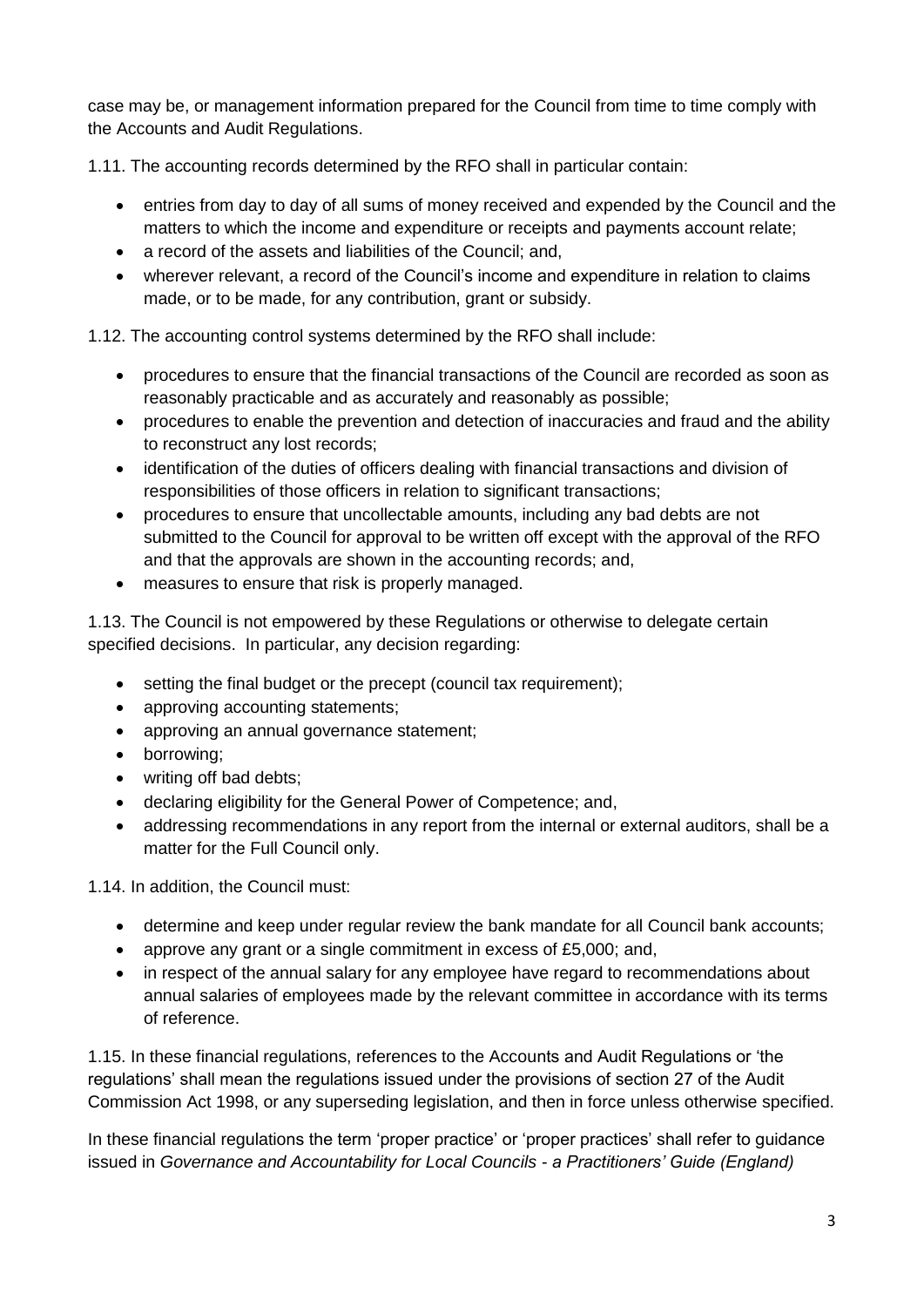issued by the Joint Practitioners Advisory Group (JPAG), available from the websites of NALC and the Society for Local Council Clerks (SLCC).

### <span id="page-3-0"></span>**2. Accounting and audit (internal and external)**

2.1. All accounting procedures and financial records of the Council shall be determined by the RFO in accordance with the Accounts and Audit Regulations, appropriate guidance and proper practices.

2.2. On a regular basis, at least once in each quarter, and at each financial year end, a member other than the Chairman or a cheque signatory shall be appointed to verify bank reconciliations (for all accounts) produced by the RFO. The member shall sign the reconciliations and the original bank statements (or similar document) as evidence of verification. This activity shall on conclusion be reported, including any exceptions, to and noted by the Council.

2.3. The RFO shall complete the annual statement of accounts, annual report, and any related documents of the Council contained in the Annual Return (as specified in proper practices) as soon as practicable after the end of the financial year and having certified the accounts shall submit them and report thereon to the Council within the timescales set by the Accounts and Audit Regulations.

2.4. The Council shall ensure that there is an adequate and effective system of internal audit of its accounting records, and of its system of internal control in accordance with proper practices. Any officer or member of the Council shall make available such documents and records as appear to the Council to be necessary for the purpose of the audit and shall, as directed by the Council, supply the RFO, internal auditor, or external auditor with such information and explanation as the Council considers necessary for that purpose.

2.5. The internal auditor shall be appointed by Council annually and shall carry out the work in relation to internal controls required by the Council in accordance with proper practices. The external auditor is appointed nationally.

2.6. The internal auditor shall:

- be competent and independent of the financial operations of the Council;
- report to Council in writing, or in person, on a regular basis with a minimum of one annual written report during each financial year;
- to demonstrate competence, objectivity and independence, be free from any actual or perceived conflicts of interest, including those arising from family relationships; and,
- has no involvement in the financial decision making, management or control of the Council.

2.7. Internal or external auditors may not under any circumstances:

- perform any operational duties for the Council;
- initiate or approve accounting transactions; or,
- direct the activities of any council employee, except to the extent that such employees have been appropriately assigned to assist the internal auditor.

2.8. For the avoidance of doubt, in relation to internal audit the terms 'independent' and 'independence' shall have the same meaning as is described in proper practices.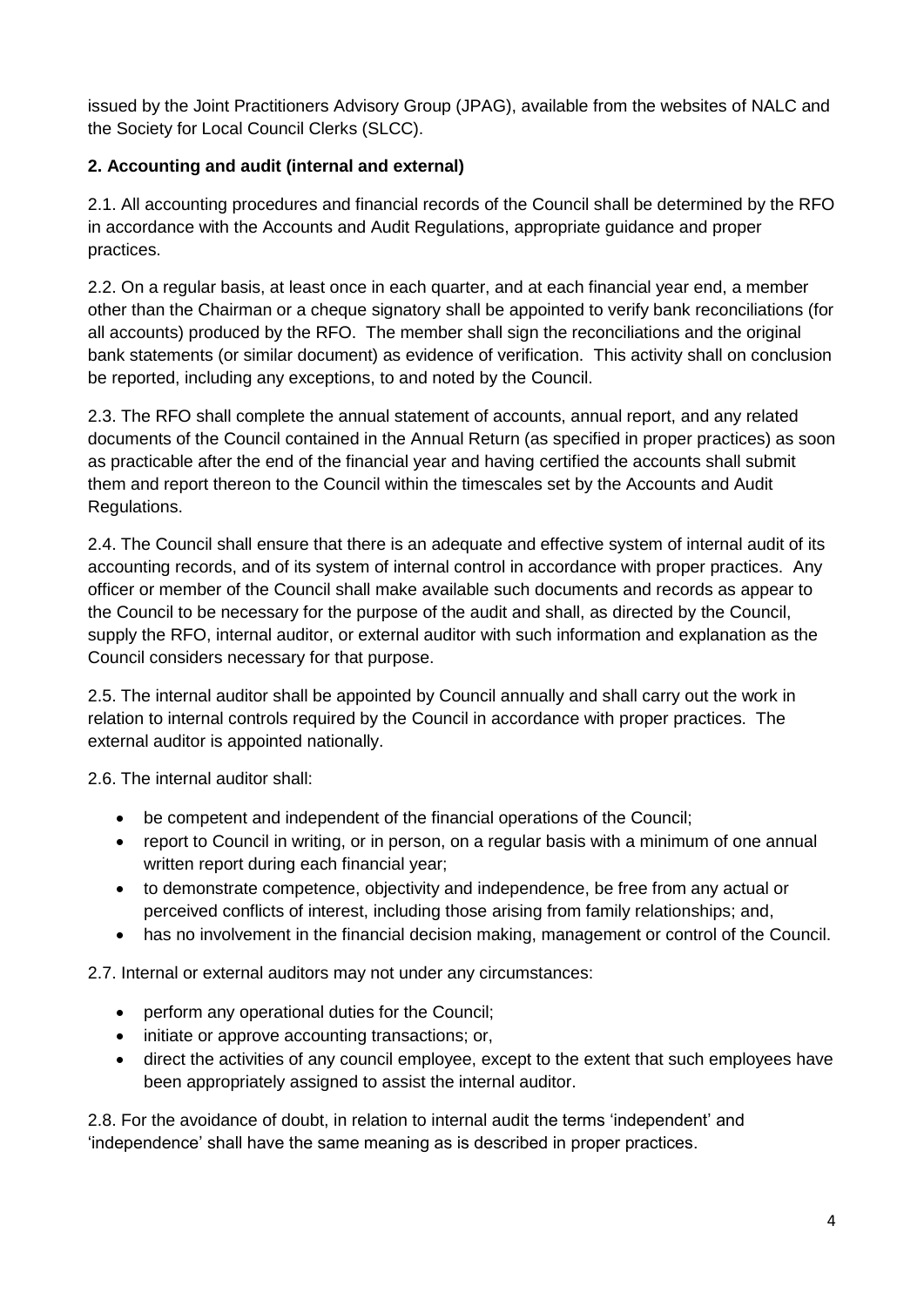2.9. The RFO shall make arrangements for the exercise of electors' rights in relation to the accounts including the opportunity to inspect the accounts, books, and vouchers and display or publish any notices and statements of account required by Audit Commission Act 1998, or any superseding legislation, and the Accounts and Audit Regulations.

2.10. The RFO shall, without undue delay, bring to the attention of all councillors any correspondence or report from internal or external auditors.

## <span id="page-4-0"></span>**3. Annual estimates (budget) and forward planning**

3.1. Each committee shall review its forecast of revenue and capital receipts and payments. Having regard to the forecast, it shall thereafter formulate and submit proposals for the following financial year to the Council not later than the end of November each year including any proposals for revising the forecast.

3.2. The RFO must each year, by no later than end of December or when the Tax Base is available, prepare detailed estimates of all receipts and payments including the use of reserves and all sources of funding for the following financial year in the form of a budget to be considered by the Council at a specific Finance Council meeting.

3.3. The Council shall consider annual budget proposals in relation to the Council's forecast of revenue and capital receipts and payments including recommendations for the use of reserves and sources of funding and update the forecast accordingly.

3.4. The Council shall fix the precept (council tax requirement), and relevant basic amount of council tax to be levied for the ensuing financial year not later than by the end of January each year. The Clerk shall issue the precept request to the billing authority and shall supply each member with a copy of the approved annual budget.

3.5. The approved annual budget shall form the basis of financial control for the ensuing year.

## <span id="page-4-1"></span>**4. Budgetary control and authority to spend**

4.1. Expenditure on revenue items may be authorised up to the amounts included for that class of expenditure in the approved budget. This authority is to be determined by:

- the Council for all items of £5,000 or more;
- a duly delegated committee of the Council for items of £1,000 and up to, but not including, £5,000; or,
- the Clerk, in conjunction with Chairman of Council or Chairman of the appropriate committee, for any items up to but not including £1,000.

Delegated authority is to the Clerk / RFO in consultation with the Chairman of the Council or where necessary appropriate Committee Chairman.

This must be evidenced by a minute or by an authorisation slip below;

| Delegated Authority – up to £1,000<br><b>Authorisation Slip</b> |  |  |
|-----------------------------------------------------------------|--|--|
| Council power                                                   |  |  |
| The amount of the expenditure                                   |  |  |
| Details of the recipient                                        |  |  |
| The purpose for the expenditure                                 |  |  |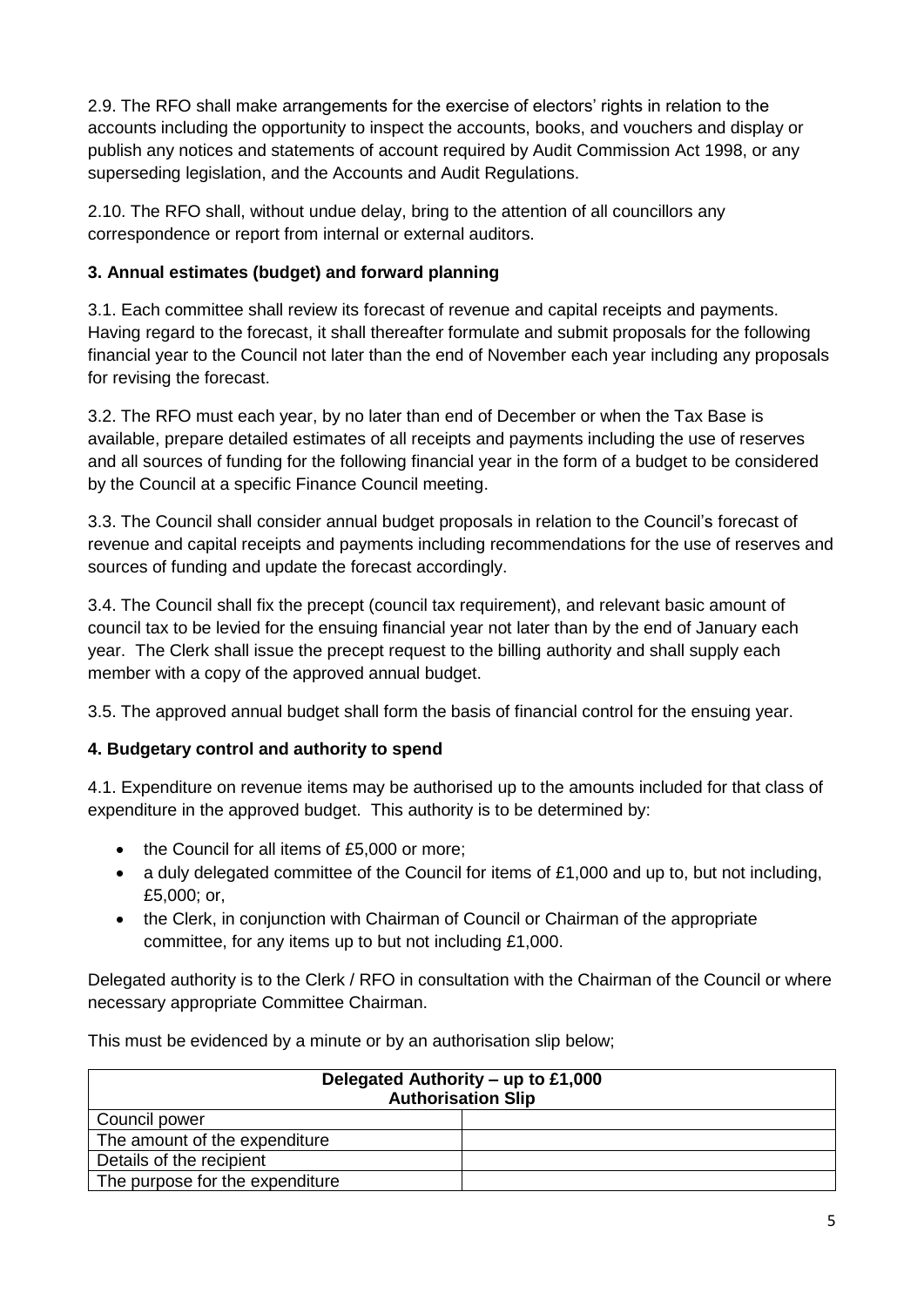| Date                                     |  |
|------------------------------------------|--|
| <b>Budget Code</b>                       |  |
| Financial Regulation applying and met    |  |
| Signed by the Clerk / RFO                |  |
| Signed by Chairman or by the appropriate |  |
| Committee Chairman.                      |  |

Contracts may not be disaggregated to avoid controls imposed by these regulations.

4.2. Day to day consumables, essential to the basic operation of Council up to £100 (such as but not exclusively) cleaning products, stationary, keys etc can be delegated to the Clerk / RFO and reported to the Council at the next meeting.

4.3 No expenditure may be authorised that will exceed the amount provided in the revenue budget for that class of expenditure other than by resolution of the duly delegated committee (up to a limit of £200 or 15% whichever is greater), or the Council for amounts above this limit. During the budget year and with the approval of Council having considered fully the implications for public services, unspent and available amounts may be moved to other budget headings or to an earmarked reserve as appropriate ('virement').

4.4. Unspent provisions in the revenue or capital budgets for completed projects shall not be carried forward to a subsequent year.

4.5. The salary budgets are to be reviewed at least annually, generally in October. This is largely dependent on the timing of the results of national pay bargaining, and the Personnel Committee will keep the RFO appraised of any agreements. The RFO will then inform committees of any changes impacting on their budget requirement. A prudent estimate will be used as part of the budget setting process for the coming year.

4.6. In cases of extreme risk to the delivery of council services, the Clerk may authorise revenue expenditure on behalf of the Council which in the Clerk's judgement it is necessary to carry out. Such expenditure includes repair, replacement or other work, whether or not there is any budgetary provision for the expenditure, subject to a limit of £1000. The Clerk shall report such action to the chairman as soon as possible and to the Council as soon as practicable thereafter.

4.7. No expenditure shall be authorised in relation to any capital project and no contract entered into or tender accepted involving capital expenditure unless the Council is satisfied that the necessary funds are available and the requisite borrowing approval has been obtained.

4.8. All capital works shall be administered in accordance with the Council's standing orders and financial regulations relating to contracts.

4.9. The RFO shall regularly provide each Committee and the Council with a statement of receipts and payments to date under each head of the budgets, comparing actual expenditure to the appropriate date against that planned as shown in the budget. These statements are to be prepared at least at the end of each financial quarter and shall show explanations of material variances. For this purpose, "material" shall be in excess of £200 or 15% of the budget.

4.10. Changes in earmarked reserves shall be approved by Council as part of the budgetary control process.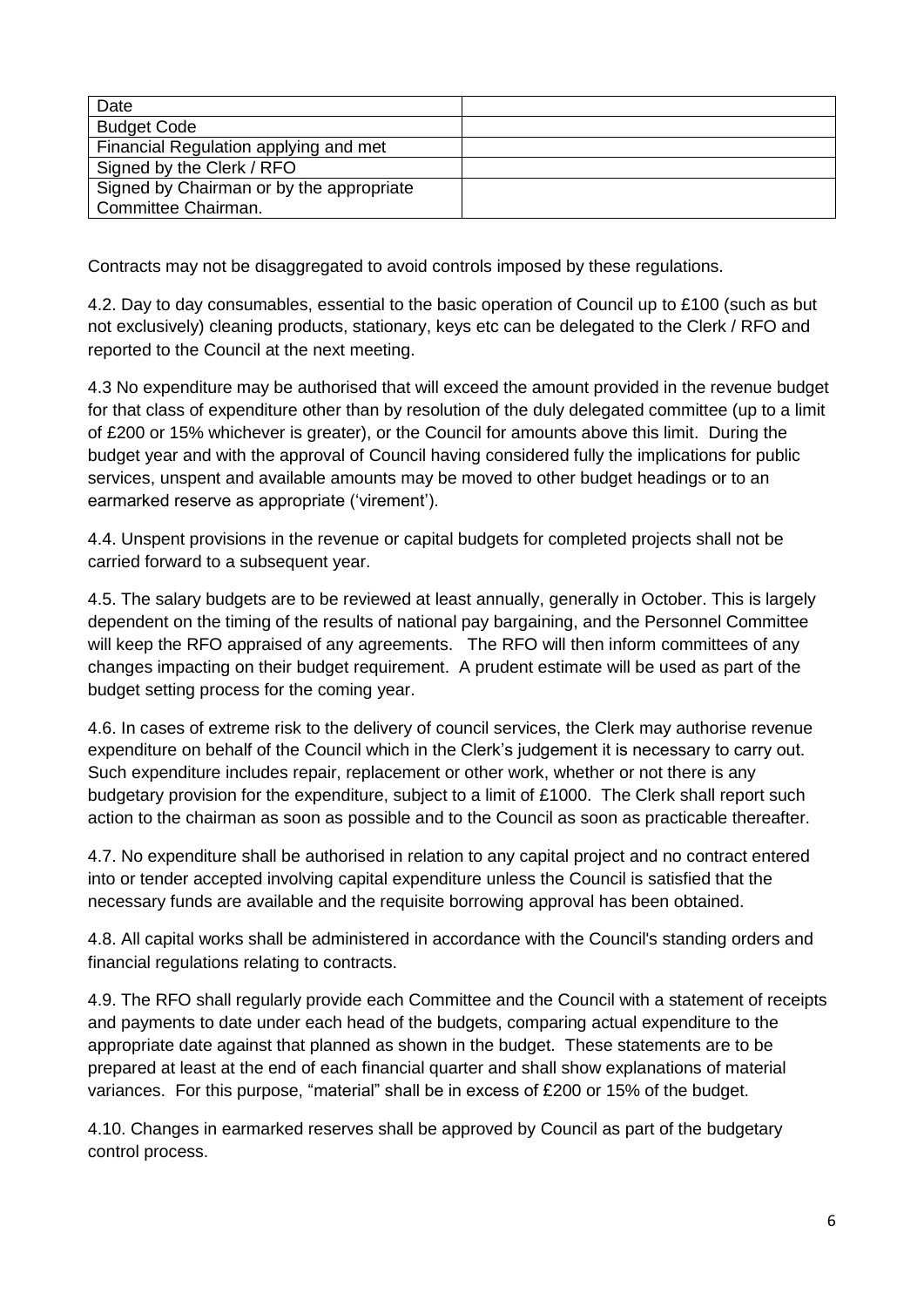#### <span id="page-6-0"></span>**5. Banking arrangements and authorisation of payments**

5.1. The Council's banking arrangements, including the bank mandate, shall be made by the RFO and approved by the Council; banking arrangements may not be delegated to a committee. They shall be regularly reviewed for safety and efficiency.

5.2. The RFO shall prepare a schedule of payments made since the last Council meeting and, if required of payments requiring authorisation, forming part of the Agenda for the Meeting and, together with the relevant invoices, present the schedule to Council. The Council shall review the schedule of payments made since the last meeting, and any schedule requiring payment, and having satisfied itself shall authorise payment by a resolution of the Council. The approved schedule shall be ruled off and initialled by the Chairman of the Meeting. A detailed list of all payments shall be disclosed within or as an attachment to the minutes of the meeting at which payment was authorised. Personal payments (including salaries, wages, expenses and any payment made in relation to the termination of a contract of employment) may be summarised to remove public access to any personal information.

5.3. All invoices for payment shall be examined, verified and certified by the RFO to confirm that the work, goods or services to which each invoice relates has been received, carried out, examined and represents expenditure previously approved by the Council.

5.4. The RFO shall examine invoices for arithmetical accuracy and analyse them to the appropriate expenditure heading. The RFO shall take all steps to pay all invoices submitted, and which are in order, at the next available Council meeting.

5.5. The RFO shall have delegated authority to authorise the payment of items only in the following circumstances:

a) If a payment is necessary to avoid a charge to interest under the Late Payment of Commercial Debts (Interest) Act 1998, and the due date for payment is before the next scheduled Meeting of Council, where the Clerk and RFO certify that there is no dispute or other reason to delay payment, provided that a list of such payments shall be submitted to the next appropriate meeting of Council;

b) An expenditure item authorised under 5.6 below (continuing contracts and obligations) provided that a list of such payments shall be submitted to the next appropriate meeting of Council; or,

c) fund transfers within the Council's banking arrangements up to the sum of £10,000, provided that a list of such payments shall be submitted to the next appropriate meeting of Council.

5.6. For each financial year the RFO shall draw up a list of due payments which arise on a regular basis as the result of a continuing contract, statutory duty, or obligation (such as but not exclusively) Salaries, PAYE and NI, Superannuation Fund and regular maintenance contracts and the like for which Council, or a duly authorised committee, may authorise payment for the year provided that the requirements of regulation 4.1 (Budgetary Controls) are adhered to, provided also that a list of such payments shall be submitted to the next appropriate meeting of Council.

5.7. A record of regular payments made under 5.6 above shall be drawn up and be signed by two members on each and every occasion when payment is authorised - thus controlling the risk of duplicated payments being authorised and / or made.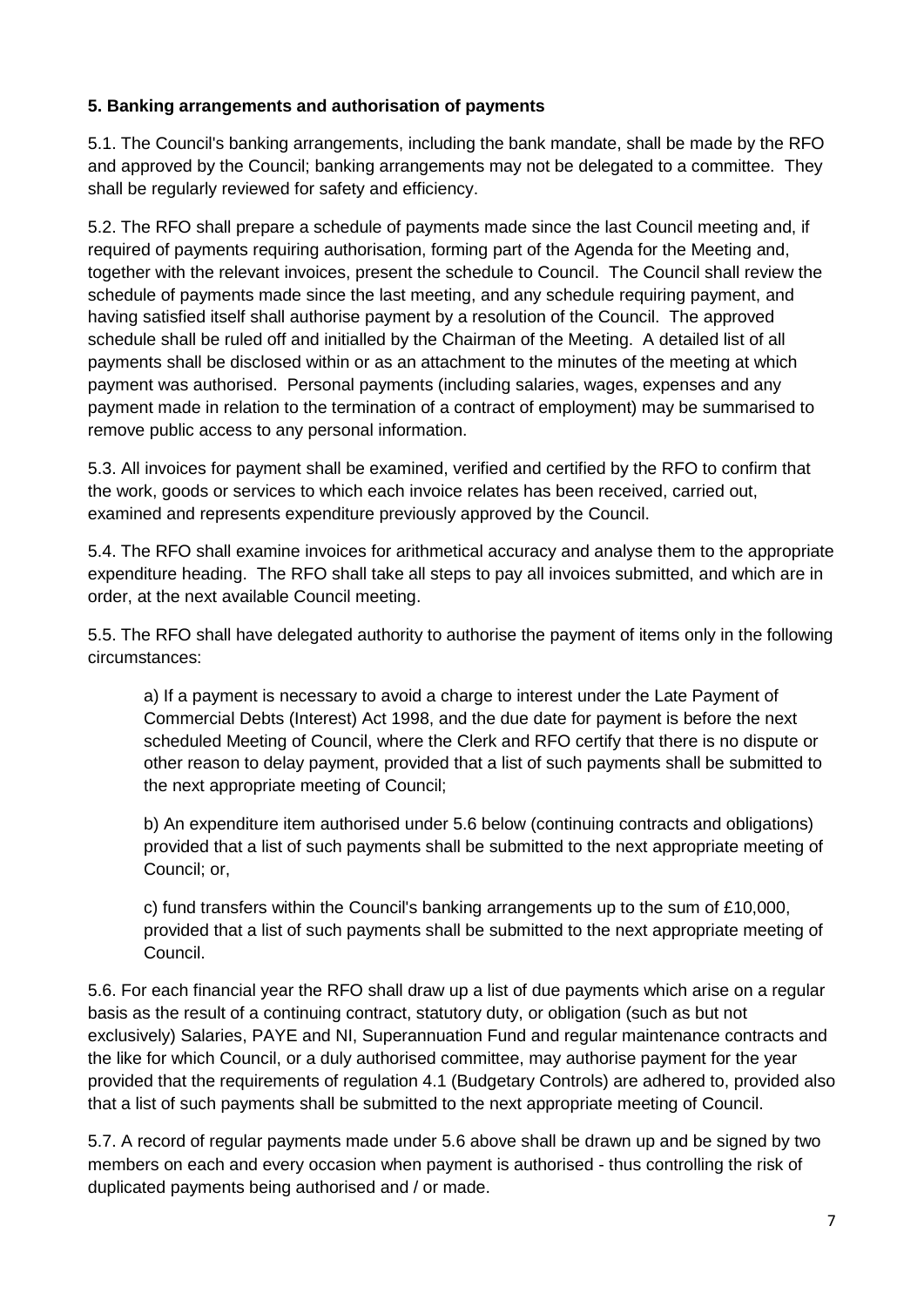5.8 Council payments are made once per month following a Council meeting and therefore invoices need to be submitted to the Council by the end of the month for payment next month.

5.9. In respect of grants a duly authorised committee shall approve expenditure within any limits set by Council and in accordance with any policy statement approved by Council. Any Revenue or Capital Grant in excess of £5,000 shall before payment, be subject to ratification by resolution of the Council.

5.10. Members are subject to the Code of Conduct that has been adopted by the Council and shall comply with the Code and Standing Orders when a decision to authorise or instruct payment is made in respect of a matter in which they have a disclosable pecuniary or other interest, unless a dispensation has been granted.

5.11. The Council will aim to rotate the duties of members in these Regulations so that onerous duties are shared out as evenly as possible over time.

5.12. Any changes in the recorded details of suppliers, such as bank account records, shall be approved in writing by a Member.

#### <span id="page-7-0"></span>**6. Instructions for the making of payments**

6.1. The Council will make safe and efficient arrangements for the making of its payments.

6.2. Following authorisation under Financial Regulation 5 above, the Council, a duly delegated committee or, if so delegated, RFO shall give instruction that a payment shall be made.

6.3. All payments shall be affected by cheque or other instructions to the Council's bankers, or otherwise, in accordance with a resolution of Council or duly delegated committee.

6.4. Cheques or orders for payment drawn on the bank account in accordance with the schedule as presented to Council or committee shall be signed by two members of Council in accordance with a resolution instructing that payment. A member who is a bank signatory, having a connection by virtue of family or business relationships with the beneficiary of a payment, should not, under normal circumstances, be a signatory to the payment in question.

6.5. To indicate agreement of the details shown on the cheque or order for payment with the counterfoil and the invoice or similar documentation, the signatories shall each also initial the cheque counterfoil.

6.6. Cheques or orders for payment shall not normally be presented for signature other than at a Council or committee meeting (including immediately before or after such a meeting). Any signatures obtained away from such meetings shall be reported to the Council at the next convenient meeting.

6.7. If thought appropriate by the Council, payment for utility supplies (energy, telephone and water) and any National Non-Domestic Rates may be made by variable direct debit provided that the instructions are signed by two members and any payments are reported to Council as made. The approval of the use of a variable direct debit shall be renewed by resolution of the Council at least every two years.

6.8. If thought appropriate by the Council, payment for certain items (principally salaries) may be made by banker's standing order provided that the instructions are signed, or otherwise evidenced by two members are retained and any payments are reported to Council as made. The approval of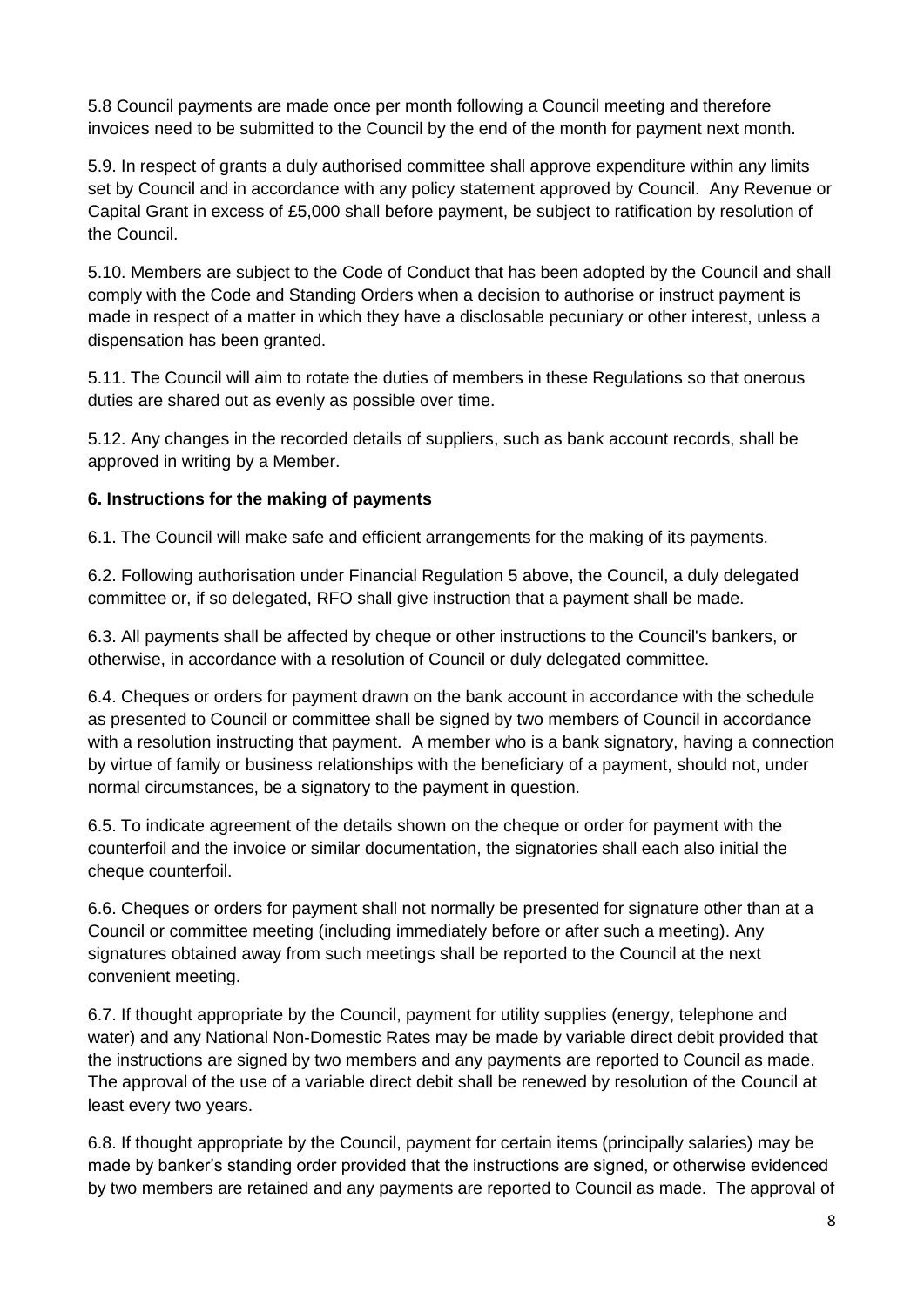the use of a banker's standing order shall be renewed by resolution of the Council at least every two years.

6.9. If thought appropriate by the Council, payment for certain items may be made by BACS or CHAPS methods provided that the instructions for each payment are signed, or otherwise evidenced, by two authorised bank signatories, are retained and any payments are reported to Council as made. The approval of the use of BACS or CHAPS shall be renewed by resolution of the Council at least every two years.

6.10. If thought appropriate by the Council payment for certain items may be made by internet banking transfer provided evidence is retained showing which members approved the payment.

6.11. Where a computer requires use of a personal identification number (PIN) or other password(s), for access to the Council's records on that computer, a note shall be made of the PIN and Passwords and shall be handed to and retained by the Chairman of Council in a sealed dated envelope. This envelope may not be opened other than in the presence of two other councillors. After the envelope has been opened, in any circumstances, the PIN and / or passwords shall be changed as soon as practicable. The fact that the sealed envelope has been opened, in whatever circumstances, shall be reported to all members immediately and formally to the next available meeting of the Council. This will not be required for a member's personal computer used only for remote authorisation of bank payments.

6.12 Internet banking will require two councillors to sign off the payments agreed at Council. Each Councillor will use their card reader with a "one time only" reference number, sign off the payments and then sign out.

6.13. No employee or councillor shall disclose any PIN or password, relevant to the working of the Council or its bank accounts, to any person not authorised in writing by the Council or a duly delegated committee.

6.14. Regular back-up copies of the records on any computer shall be made and shall be stored securely away from the computer in question, and preferably off site.

6.15. The Council, and any members using computers for the Council's financial business, shall ensure that anti-virus, anti-spyware and firewall software with automatic updates, together with a high level of security, is used.

6.16. Where internet banking arrangements are made with any bank, the RFO shall be appointed as the Service Administrator. The bank mandate approved by the Council shall identify a number of councillors who will be authorised to approve transactions on those accounts. The bank mandate will state clearly the amounts of payments that can be instructed by the use of the Service Administrator alone, or by the Service Administrator with a stated number of approvals.

6.17. Access to any internet banking accounts will be directly to the access page (which may be saved under "favourites"), and not through a search engine or e-mail link. Remembered or saved passwords facilities must not be used on any computer used for Council banking work. Breach of this Regulation will be treated as a very serious matter under these regulations.

6.18. Changes to account details for suppliers, which are used for internet banking may only be changed on written hard copy notification by the supplier and supported by hard copy authority for change signed by two of the RFO and a member. A programme of regular checks of standing data with suppliers will be followed.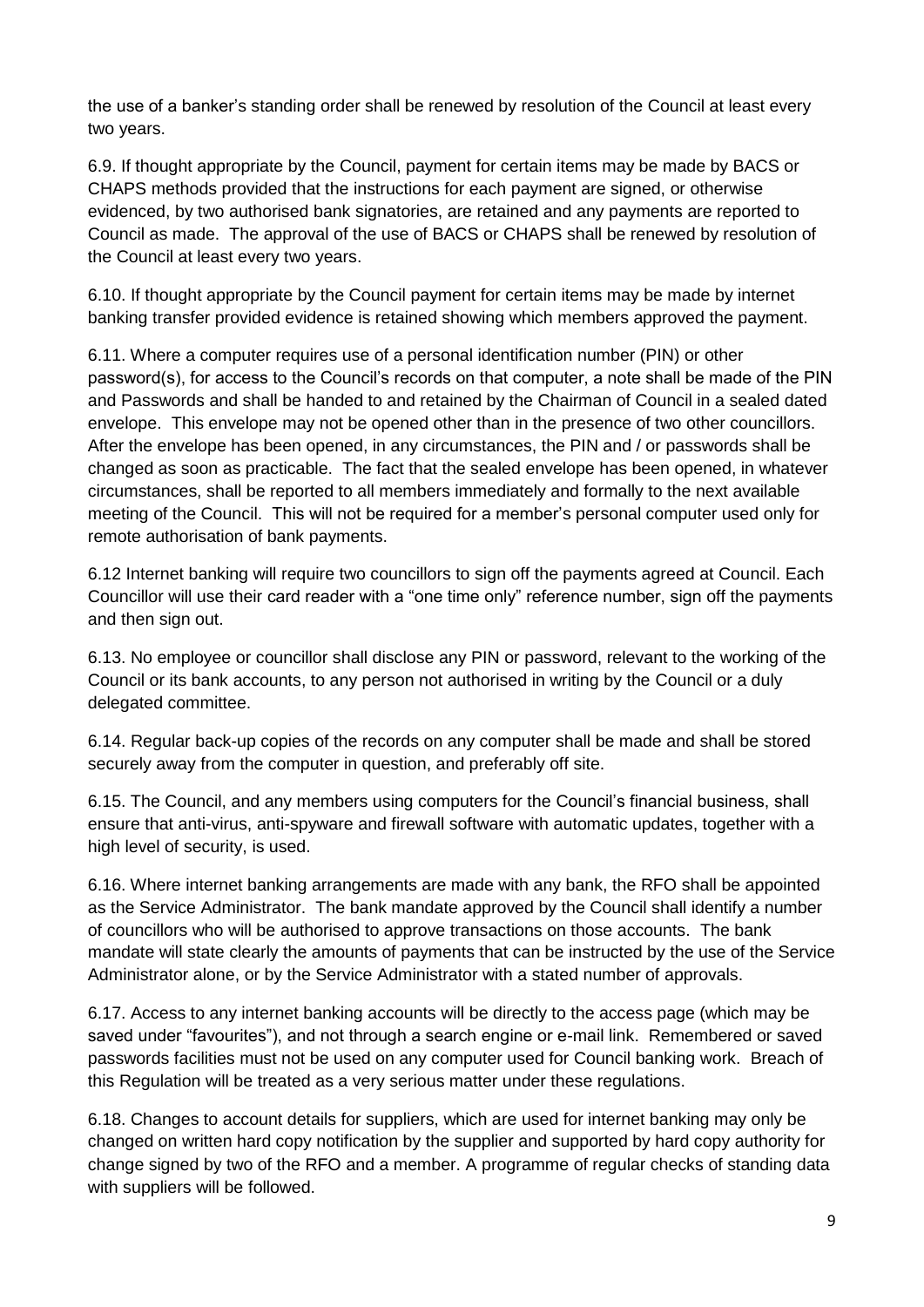6.19. A Council debit card can be issued for use by the Clerk and RFO. It must only be used to pay for items approved by the Council, or that fall within the discretion provided to the Clerk or RFO for sums up to £1,000. A debit card shall only be used until a corporate credit card has been issued to the Clerk and RFO.

6.20. Any corporate card or trade card account opened by the Council will be specifically restricted to use by the Clerk and RFO and shall be subject to automatic payment in full at each month-end. It must only be used to pay for items approved by the Council or that fall within the discretion provided to the Clerk or RFO. The maximum one-off payment shall be no more than £1,000 and a monthly maximum of no more than £4,999. Personal credit or debit cards of members or staff shall not be used under any circumstances.

6.21. The Council will **not** maintain any form of cash float. All cash received must be banked intact. Any payments made in cash by the Clerk or RFO (for example for postage or minor stationery items) shall be refunded on a regular basis, at least quarterly.

#### <span id="page-9-0"></span>**7. Payment of salaries**

7.1. As an employer, the Council shall make arrangements to meet fully the statutory requirements placed on all employers by PAYE and National Insurance legislation. The payment of all salaries shall be made in accordance with payroll records and the rules of PAYE and National Insurance currently operating, and salary rates shall be as agreed by Council, or duly delegated committee.

7.2. Payment of salaries and payment of deductions from salary such as may be required to be made for tax, national insurance and pension contributions, or similar statutory or discretionary deductions must be made in accordance with the payroll records and on the appropriate dates stipulated in employment contracts, provided that each payment is reported to the next available Council meeting, as set out in these regulations above.

7.3. No changes shall be made to any employee's pay, emoluments, or terms and conditions of employment without the prior consent of the Council.

7.4. Each and every payment to employees of net salary and to the appropriate creditor of the statutory and discretionary deductions shall be recorded in a separate confidential record (confidential cash book). This confidential record is not open to inspection or review (under the Freedom of Information Act 2000 or otherwise) other than:

a) by any councillor who can demonstrate a need to know;

- b) by the internal auditor;
- c) by the external auditor; or,

d) by any person authorised under Audit Commission Act 1998, or any superseding legislation.

7.5. The total of such payments in each calendar month shall be reported with all other payments as made as may be required under these Financial Regulations, to ensure that only payments due for the period have actually been paid.

7.6. An effective system of personal performance management should be maintained for the senior officers.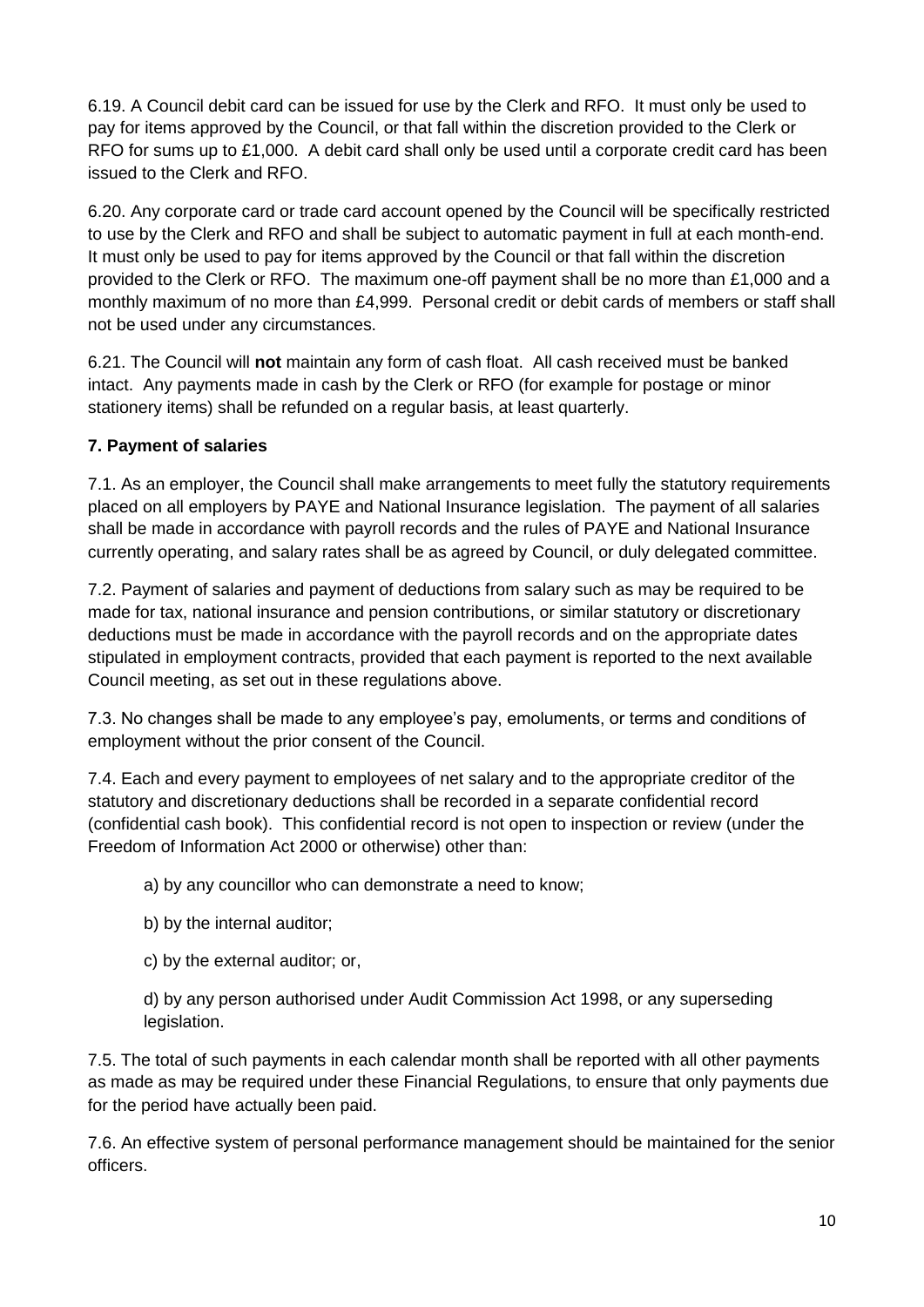7.7. Any termination payments shall be supported by a clear business case and reported to the Council. Termination payments shall only be authorised by Council.

7.8. Before employing interim staff, the Council must consider a full business case.

#### <span id="page-10-0"></span>**8. Loans and investments**

8.1. All borrowings shall be affected in the name of the Council, after obtaining any necessary borrowing approval. Any application for borrowing approval shall be approved by Council as to terms and purpose. The application for borrowing approval, and subsequent arrangements for the loan shall only be approved by Full Council.

8.2. Any financial arrangement which does not require formal borrowing approval from the Secretary of State (such as Hire Purchase or Leasing of tangible assets) shall be subject to approval by the Full Council. In each case a report in writing shall be provided to Council in respect of value for money for the proposed transaction.

8.3. The Council will arrange with the Council's banks and investment providers for the sending of a copy of each statement of account to the Chairman of the Council at the same time as one is issued to the Clerk or RFO.

8.4. All loans and investments shall be negotiated in the name of the Council and shall be for a set period in accordance with Council policy.

8.5. The Council shall consider the need for an Investment Strategy and Policy which, if drawn up, shall be in accordance with relevant regulations, proper practices and guidance. Any Strategy and Policy shall be reviewed by the Council at least annually.

8.6. All investments of money under the control of the Council shall be in the name of the Council.

8.7. All investment certificates and other documents relating thereto shall be retained in the custody of the RFO.

8.8. Payments in respect of short term or long-term investments, including transfers between bank accounts held in the same bank, or branch, shall be made in accordance with Regulation 5 (Authorisation of payments) and Regulation 6 (Instructions for payments).

#### <span id="page-10-1"></span>**9. Income**

9.1. The collection of all sums due to the Council shall be the responsibility of and under the supervision of the RFO.

9.2. Particulars of all charges to be made for work done, services rendered or goods supplied shall be agreed annually by the Council, notified to the RFO and the RFO shall be responsible for the collection of all accounts due to the Council.

9.3. The Council will review all fees and charges at least annually, following a report of the Clerk.

9.4. Any sums found to be irrecoverable and any bad debts shall be reported to the Council and shall be written off in the year.

9.5. All sums received on behalf of the Council shall be banked intact as directed by the RFO. In all cases, all receipts shall be deposited with the Council's bankers with such frequency as the RFO considers necessary.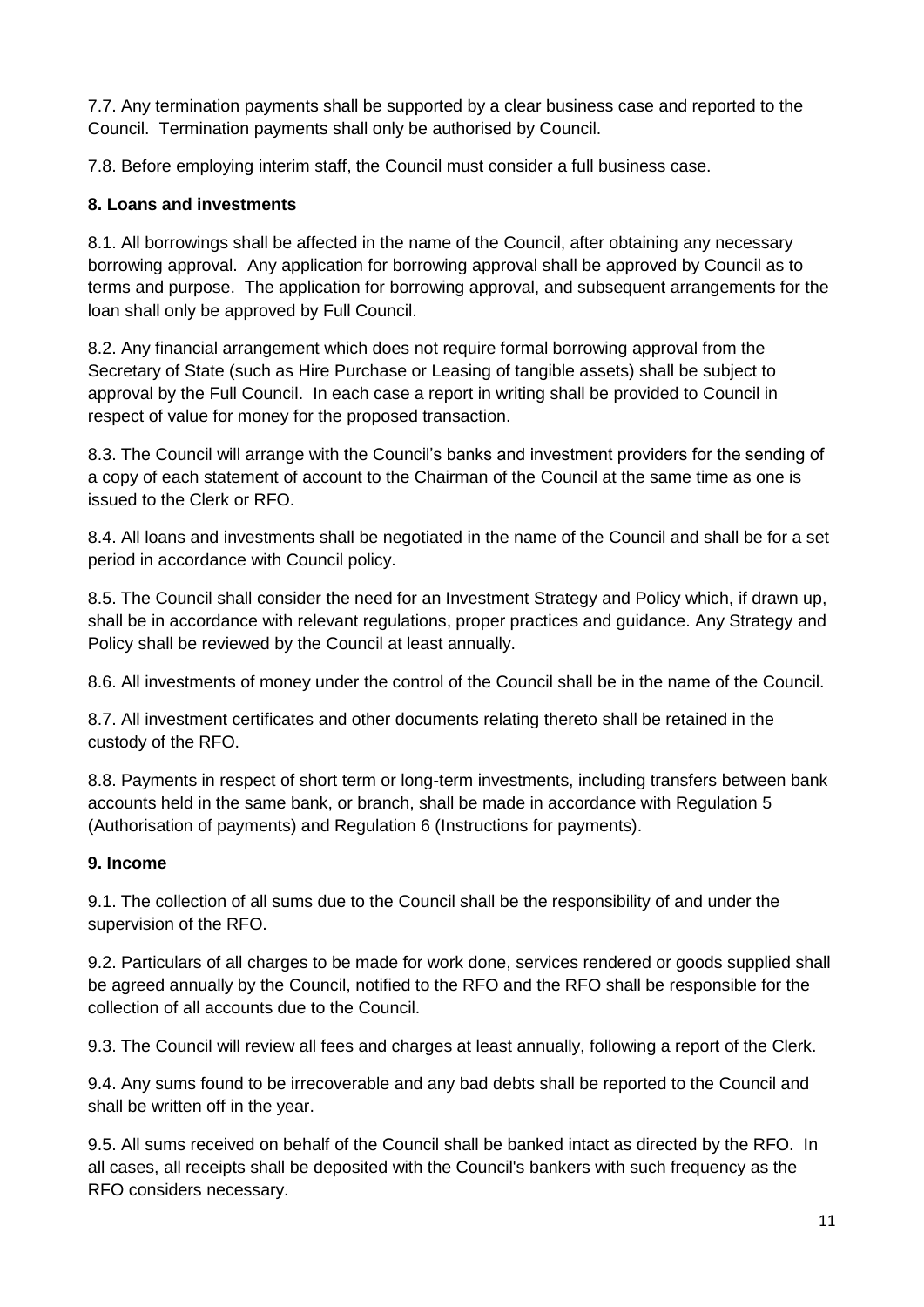9.6. The origin of each receipt shall be entered on the paying-in slip. With regards receiving payment online we must instruct requiring payment bank details and reference required

9.7. Personal cheques shall not be cashed out of money held on behalf of the Council.

9.8. The RFO shall promptly complete any VAT Return that is required. Any repayment claims due in accordance with VAT Act 1994 section 33 shall be made at least annually coinciding with the financial year end.

9.9. Where any significant sums of cash are regularly received by the Council, the RFO shall take such steps as are agreed by the Council to ensure that more than one person is present when the cash is counted in the first instance, that there is a reconciliation to some form of control such as ticket issues, and that appropriate care is taken in the security and safety of individuals banking such cash.

9.10. Any income arising which is the property of a charitable trust shall be paid into a charitable bank account. Instructions for the payment of funds due from the charitable trust to the Council (to meet expenditure already incurred by the authority) will be given by the Managing Trustees of the charity meeting separately from any Council meeting (see also Regulation 16 below).

### <span id="page-11-0"></span>**10. Orders for work, goods and services**

10.1. An official order or letter or email shall be issued for all work, goods and services unless a formal contract is to be prepared or an official order would be inappropriate. Copies of orders shall be retained.

10.2. All members and officers are responsible for obtaining value for money at all times. An officer issuing an official order shall ensure as far as reasonable and practicable that the best available terms are obtained in respect of each transaction, usually by obtaining three or more quotations or estimates from appropriate suppliers, subject to any de minimis provisions in Regulation 11.1 below. This should be detailed in the Standard Committee report.

10.3. A member may not issue an official order or make any contract on behalf of the Council.

10.4. The RFO shall verify the lawful nature of any proposed purchase before the issue of any order, and in the case of new or infrequent purchases or payments, the RFO shall ensure that the statutory authority shall be reported to the meeting at which the order is approved so that the minutes can record the power being used.

### <span id="page-11-1"></span>**11. Contracts**

11.1. Procedures as to contracts are laid down as follows:

a) Every contract shall comply with these financial regulations, and no exceptions shall be made otherwise than in an emergency provided that this regulation need not apply to contracts which relate to items (i) to (vi) below:

i. for the supply of gas, electricity, water, sewerage and telephone services;

ii. for specialist services such as are provided legal professionals, independent internal audit work and HR professionals, which will be reviewed annually.

iii. Preferred supplier list up to £1,000 will be reviewed annually by obtaining three quotes for work.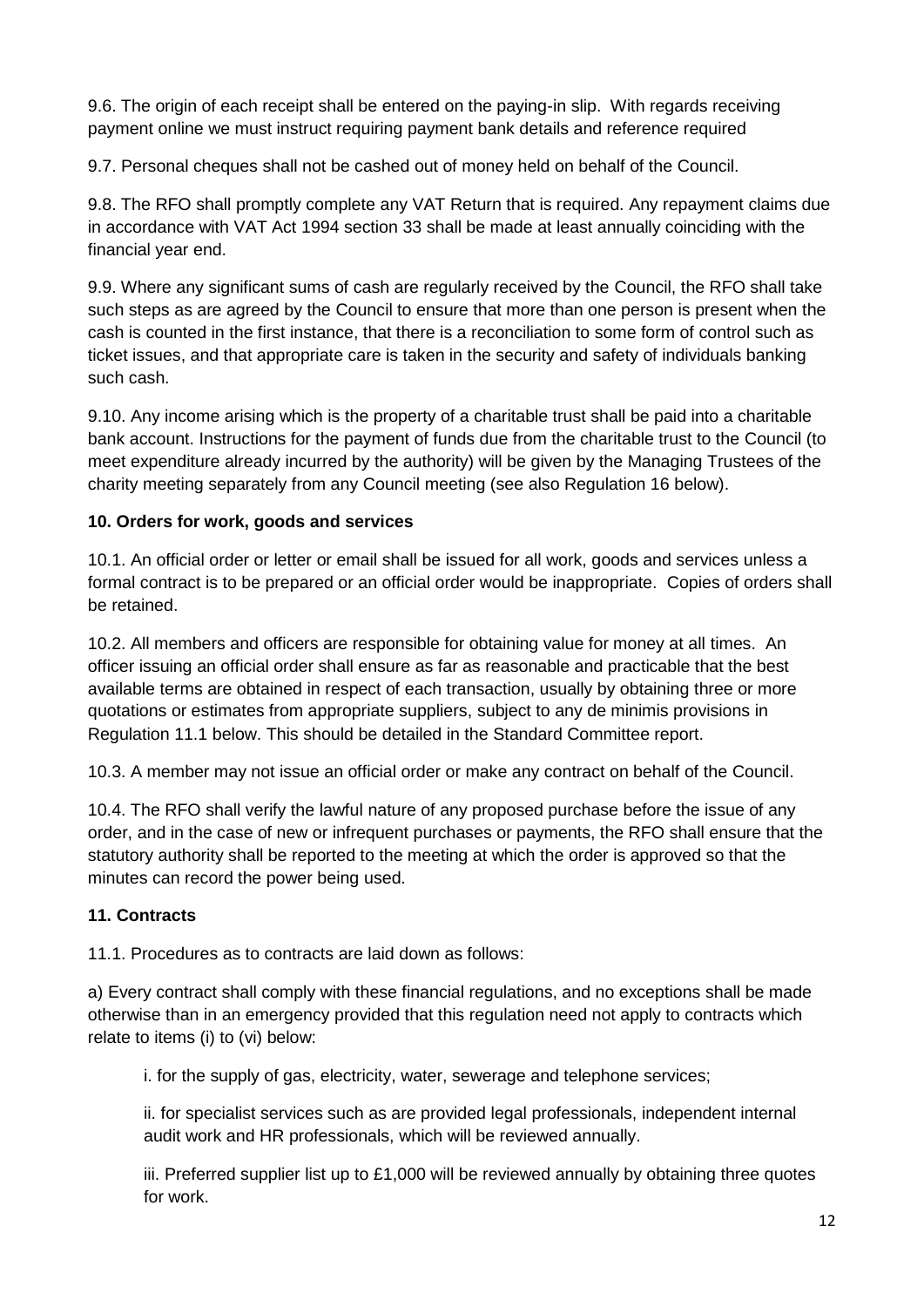iv. for work to be executed or goods or materials to be supplied which consist of repairs to or parts for existing machinery or equipment or plant;

v. for work to be executed or goods or materials to be supplied which constitute an extension of an existing contract by the Council;

vi. for additional audit work of the external auditor up to an estimated value of £1000 (in excess of this sum the Clerk and RFO shall act after consultation with the Chairman and Vice Chairman of Council); and,

vii. for goods or materials proposed to be purchased which are proprietary articles and / or are only sold at a fixed price.

b) Where the Council intends to procure or award a public supply contract, public service contract or public works contract as defined by The Public Contracts Regulations 2015 ("the Regulations") which is valued at £25,000 or more, the Council shall comply with the relevant requirements of the Regulations<sup>1</sup>.

c) The full requirements of The Regulations, as applicable, shall be followed in respect of the tendering and award of a public supply contract, public service contract or public works contract which exceed thresholds in The Regulations set by the Public Contracts Directive 2014/24/EU (which may change from time to time) $^2$ .

d) When applications are made to waive financial regulations relating to contracts to enable a price to be negotiated without competition the reason shall be embodied in a recommendation to the Council.

e) Such invitation to tender shall state the general nature of the intended contract and the Clerk shall obtain the necessary technical assistance to prepare a specification in appropriate cases. The invitation shall in addition state that tenders must be addressed to the Clerk in the ordinary course of post. Each tendering firm shall be supplied with a specifically marked envelope in which the tender is to be sealed and remain sealed until the prescribed date for opening tenders for that contract.

f) All sealed tenders shall be opened at the same time on the prescribed date by the Clerk in the presence of at least one member of Council.

g) Any invitation to tender issued under this regulation shall be subject to Standing Orders 18d, and shall refer to the terms of the Bribery Act 2010.

h) When it is to enter into a contract of less than £25,000 in value for the supply of goods or materials or for the execution of works or specialist services other than such goods, materials, works or specialist services as are excepted as set out in paragraph (a) the Clerk or RFO shall obtain 3 quotations (priced descriptions of the proposed supply); where the value is below £5,000 and above £100 the Clerk or RFO shall strive to obtain 3 estimates. Otherwise, Regulation 10.2 above shall apply.

For easy reference and understanding summarised in table below;

1

<sup>&</sup>lt;sup>1</sup> The Regulations require councils to use the Contracts Finder website to advertise contract opportunities, set out the procedures to be followed in awarding new contracts and to publicise the award of new contracts Thresholds currently applicable are:

a) For public supply and public service contracts 209,000 Euros (£181,302)

b) For public works contracts 5,225,000 Euros (£4,551,413)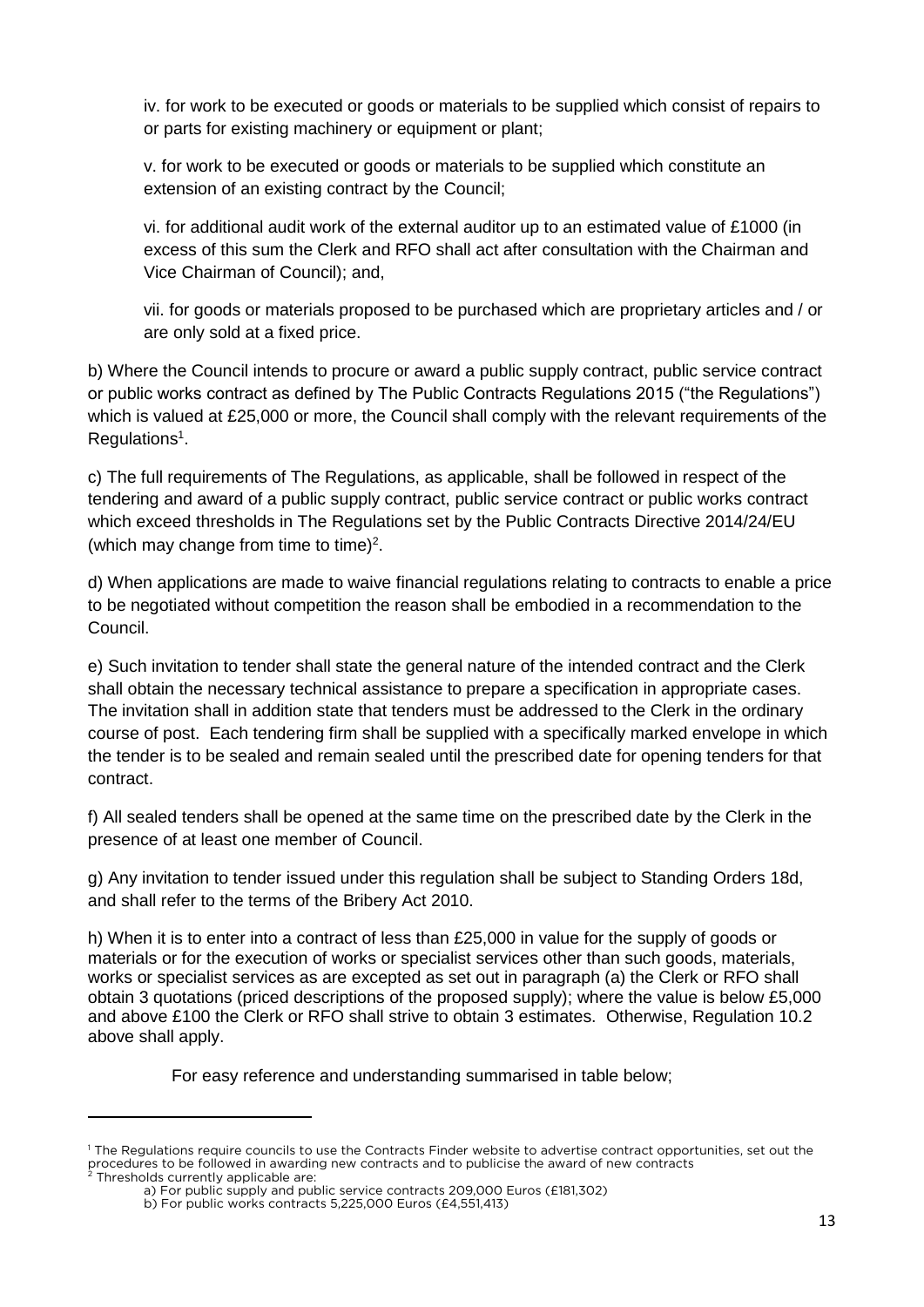| <b>Contract Value</b> | Applicable criteria                                |
|-----------------------|----------------------------------------------------|
| £25,000 and above     | Must use the Contract Finders website              |
| £5,001 to £24,999     | The Clerk/RFO shall obtain 3 quotations (priced    |
|                       | descriptions of the proposed supply)               |
| £101 to £5,000        | The Clerk/RFO shall "strive" to obtain 3 estimates |
| £0-£100               | The Clerk/RFO are NOT obliged to seek 3 estimates  |

i) The Council shall not be obliged to accept the lowest of any tender, quote or estimate.

j) Should it occur that the Council, or duly delegated committee, does not accept any tender, quote or estimate, the work is not allocated and the Council requires further pricing, provided that the specification does not change, no person shall be permitted to submit a later tender, estimate or quote who was present when the original decision-making process was being undertaken.

#### <span id="page-13-0"></span>**12. Payments under contracts for building or other construction works**

12.1. Payments on account of the contract sum shall be made within the time specified in the contract by the RFO upon authorised certificates of the architect or other consultants engaged to supervise the contract (subject to any percentage withholding as may be agreed in the particular contract).

12.2. Where contracts provide for payment by instalments the RFO shall maintain a record of all such payments. In any case where it is estimated that the total cost of work carried out under a contract, excluding agreed variations, will exceed the contract sum of 5% or more a report shall be submitted to the Council.

12.3. Any variation to a contract or addition to or omission from a contract must be approved by the Council and Clerk to the contractor in writing, the Council being informed where the final cost is likely to exceed the financial provision.

#### <span id="page-13-1"></span>**13. Assets, properties and estates**

13.1. The Clerk shall make appropriate arrangements for the custody of all title deeds and Land Registry Certificates of properties held by the Council. The RFO shall ensure a record is maintained of all properties held by the Council, recording the location, extent, plan, reference, purchase details, nature of the interest, tenancies granted, rents payable and purpose for which held in accordance with Accounts and Audit Regulations.

13.2. No tangible moveable property shall be sold, leased or otherwise disposed of, without the authority of the Council, together with any other consents required by law.

13.3. No real property (interests in land) shall be sold, leased or otherwise disposed of without the authority of the Council, together with any other consents required by law. In each case a report in writing shall be provided to Council in respect of valuation and surveyed condition of the property (including matters such as planning permissions and covenants) together with a proper business case (including an adequate level of consultation with the electorate).

13.4. No real property (interests in land) shall be purchased or acquired without the authority of the Full Council. In each case a report in writing shall be provided to Council in respect of valuation and surveyed condition of the property (including matters such as planning permissions and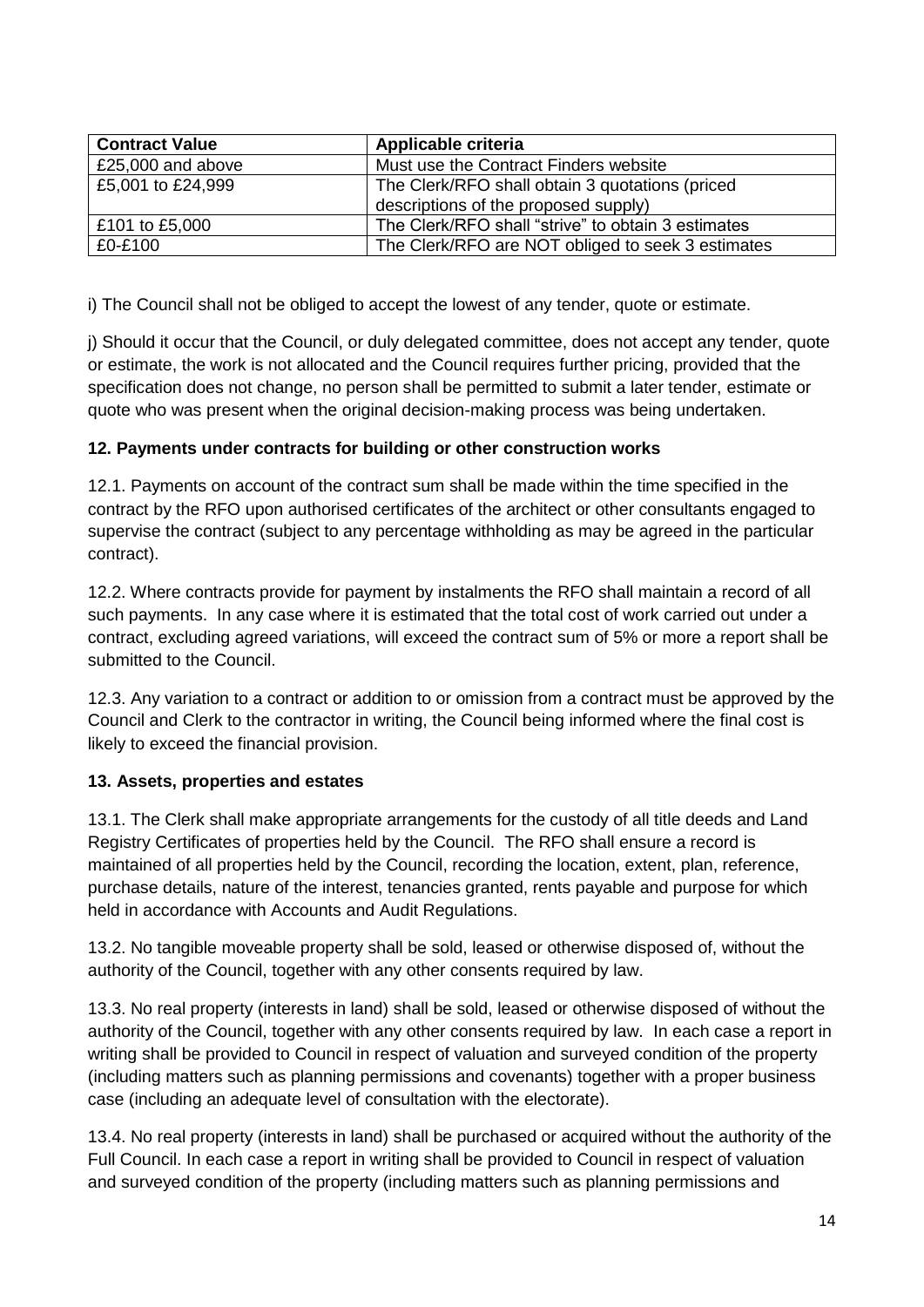covenants) together with a proper business case (including an adequate level of consultation with the electorate).

13.5. Subject only to the limit set in Regulation 4.1 above, no tangible moveable property shall be purchased or acquired without the authority of the Full Council. In each case a report in writing shall be provided to Council with a full business case.

13.6. The RFO shall ensure that an appropriate and accurate Register of Assets and Investments is kept up to date. The continued existence of tangible assets shown in the Register shall be verified annually by the Council, possibly in conjunction with a health and safety inspection of assets.

### <span id="page-14-0"></span>**14. Insurance**

14.1. Following the annual risk assessment (per Regulation 16), the RFO shall effect all insurances and negotiate all claims on the Council's insurers in consultation with the Clerk.

14.2. The Clerk shall give prompt notification to the RFO of all new risks, properties or vehicles which require to be insured and of any alterations affecting existing insurances.

14.3. The RFO shall keep a record of all insurances effected by the Council and the property and risks covered thereby and annually review it.

14.4. The RFO shall be notified of any loss liability or damage or of any event likely to lead to a claim, and shall report these to Council at the next available meeting.

14.5. All appropriate members and employees of the Council shall be included in a suitable form of security or fidelity guarantee insurance which shall cover the maximum risk exposure as determined annually by the Council, or duly delegated committee.

### <span id="page-14-1"></span>**15. Charities**

15.1. Where the Council is sole managing trustee of a charitable body the Clerk and RFO shall ensure that separate accounts are kept of the funds held on charitable trusts and separate financial reports made in such form as shall be appropriate, in accordance with Charity Law and legislation, or as determined by the Charity Commission. The Clerk and RFO shall arrange for any audit or independent examination as may be required by Charity Law or any Governing Document.

### <span id="page-14-2"></span>**16. Risk management**

16.1. The Council is responsible for putting in place arrangements for the management of risk, including Financial Risk. The Clerk with the RFO shall prepare, for approval by the Council, risk management policy statements in respect of all activities of the Council. Risk policy statements and consequential risk management arrangements shall be reviewed by the Council at least annually.

16.2. When considering any new activity, the Clerk with the RFO shall prepare a draft risk assessment including risk management proposals for consideration and adoption by the Council.

### <span id="page-14-3"></span>**17. Suspension and revision of Financial Regulations**

17.1. It shall be the duty of the Council to review the Financial Regulations of the Council from time to time. The Clerk shall make arrangements to monitor changes in legislation or proper practices